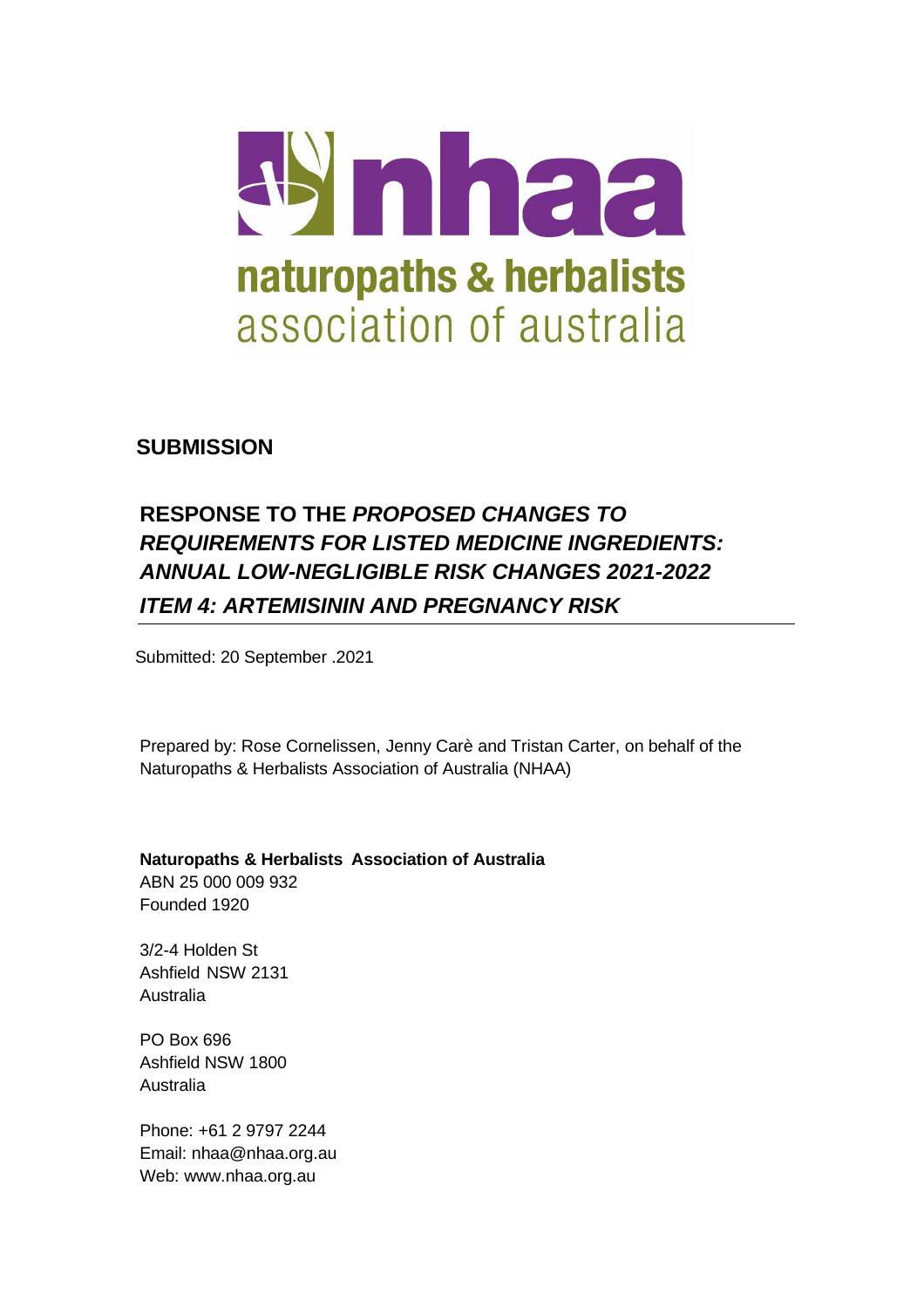

# **1. BACKGROUND**

### **1.1 ABOUT THE NHAA**

The NHAA is the peak professional association for the naturopathy and Western herbal medicine professions in Australia. Established in 1920, it is also the oldest professional association of complementary therapists in the country. The NHAA represents around 2,000 practitioners and is a member of the World Naturopathic Federation (WNF) which represents practitioners globally.

Our members provide primary care services to people suffering both acute and chronic conditions. We use a combination of therapies, including diet, exercise, stress management, supplementation and herbal medicine formulations to deliver holistic treatments. We work alongside other health professionals to support conventional treatment and play an important role in public health, including the safe use of medicines by Australian consumers.

The primary aims of the NHAA is to:

- Promote, protect and encourage the learning, knowledge and service delivery of naturopathic and Western herbal medicine
- Disseminate such knowledge through available media and networks
- Encourage the highest ideals of professional and ethical standards
- Promote naturopathic and Western herbal medicine as safe and effective public healthcare
- Engage with legislative tools and their representatives as they relate to the practice of naturopathic and Western herbal medicine in Australia

The vision of the NHAA is:

- Practitioners and the practice of naturopathic medicine and Western Herbal medicine are fully integrated into the primary healthcare system in Australia
- The NHAA is recognised as the peak body for naturopathic and Western Herbal medicine
- Naturopathic and Western Herbal medicine is accessible to all
- The integrity of the profession of naturopathic and Western Herbal medicine is maintained
- The standards and quality of education of the professions continue to be promoted
- Career opportunities and research pathways for naturopathic and Western Herbal medicine professionals are developed and maintained
- The integration of traditional knowledge and evolving science is continued

The NHAA publishes the quarterly *Australian Journal of Herbal & Naturopathic Medicine (AJHNM)*. The AJHNM publishes material on all aspects of medical herbalism and naturopathic practice including philosophy, phytochemistry, pharmacology, clinical applications and research. The NHAA also holds annual seminars throughout Australia, with the Herbal and Naturopathic International Conference held biennially. Since its inception, the NHAA and its members have been at the forefront of naturopathic and Western Herbal medicine and have been influential in areas ranging from education and practice to ethical, regulatory and industry standards.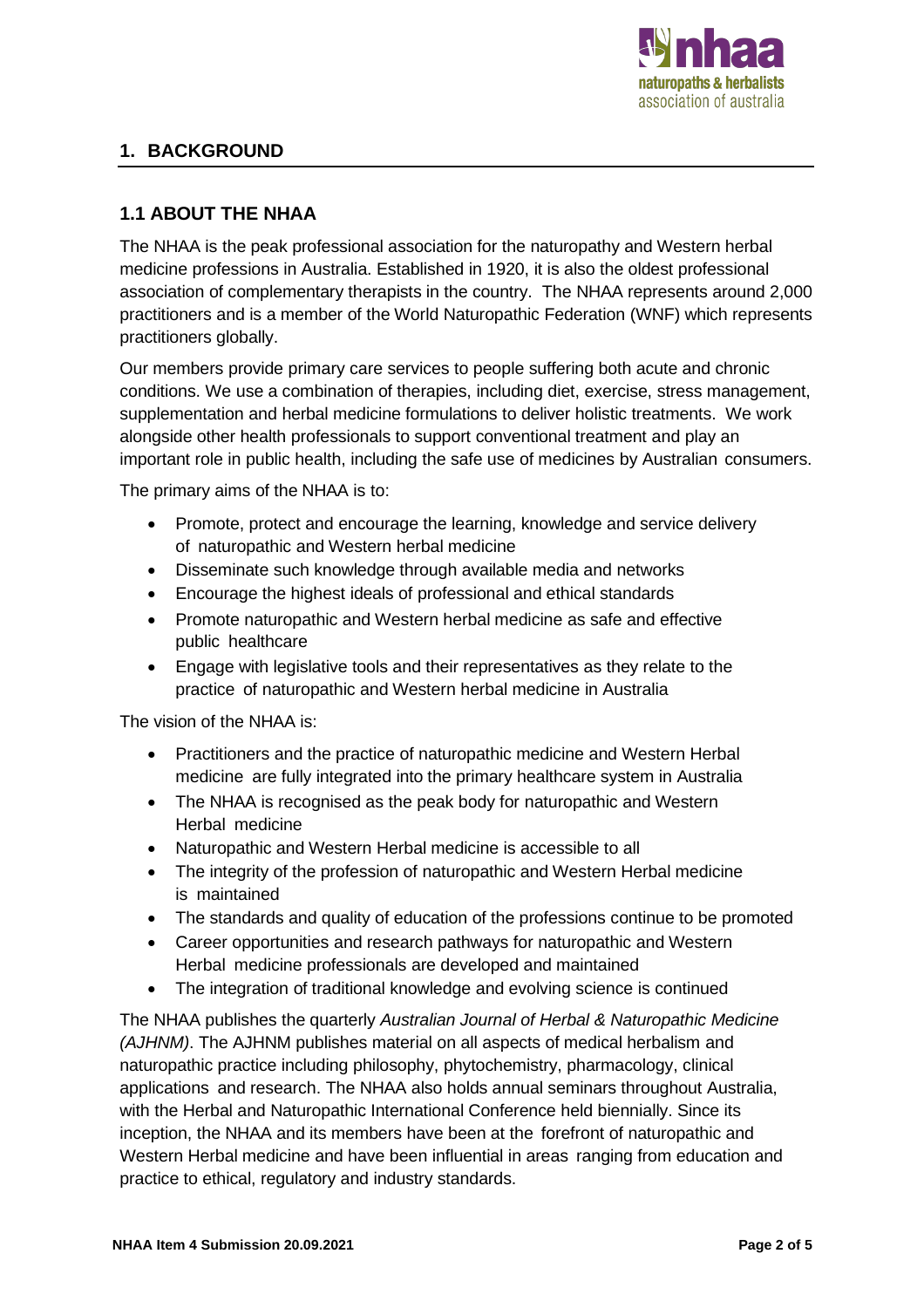

# **2. RESPONSE TO THE PROPOSED CHANGES TO REQUIREMENTS FOR LISTED MEDICINE INGREDIENTS ITEM 4: ARTEMISININ AND PREGNANCY RISK**

## **2.1 TGA PROPOSAL AND RATIONALE**

The TGA proposes the inclusion of a warning statement on the medicine label advising consumers to avoid use during pregnancy for ingredients that contain artemisinin for *A. dracunculus, A. frigida, A. pallens, A. vulgaris* and davana oil (derived from *A. pallens*).

Pregnancy safety advice for *Artemisia* species was issued in October 2020 based on a systematic review (González et al., 2020) which demonstrated artemisinin and its derivatives to be embryotoxic in animals. As a result, the condition of listing for products containing *A. annua* or *A. absinthium* to include a label warning against use of the product during pregnancy was issued.

The TGA is currently proposing that a warning statement also be applied to the remaining *Artemisia* species on the Permissible Ingredients Determination (as listed above). Although these *Artemisia* species contain lower amounts of artemisinin and present a lower risk during pregnancy, the TGA considers their safety for use in pregnancy has not been established.

### **2.2 NHAA ASSESSMENT AND COMMENTS**

#### **2.2.1 Appropriate engagement with the evidence of safety for herbal products**

As with pharmaceuticals, there are ethical challenges associated with the conduct of clinical trials in populations of pregnant women. As such, safety data is largely based on animal studies and observational epidemiological research. Added to this, reviewing isolates in herbal products present limitations for transferability due to confounders such as natural herbal phytochemical interactivity and complexity, its effect on bioavailability in humans, and dosage. Most research examining the safety of herbal preparations in pregnancy is more appropriately represented by epidemiological research as a result. If animal studies are necessary, use of the whole herb would provide a more representative model.

#### **2.2.2 Review of the evidence used as a basis for the proposal**

The evidence originally selected for review by the TGA (Gonzalez et al., 2020) was based on animal toxicity assessments. Of the studies examined, the majority used isolated artemisinin derivatives. Therefore, making an informed assessment for the proposed labelling of certain *Artemisia* species was difficult to reconcile. Only two studies in the review met the representative criteria for assessment of *Artemisia* species. One study (Boreto et al., 2008) used artemisinin from *A. annua* with 7 mg/kg/day on gestational days 7-13 producing no change compared to controls. However, 35 or 70 mg/kg/day produce high foetal loss.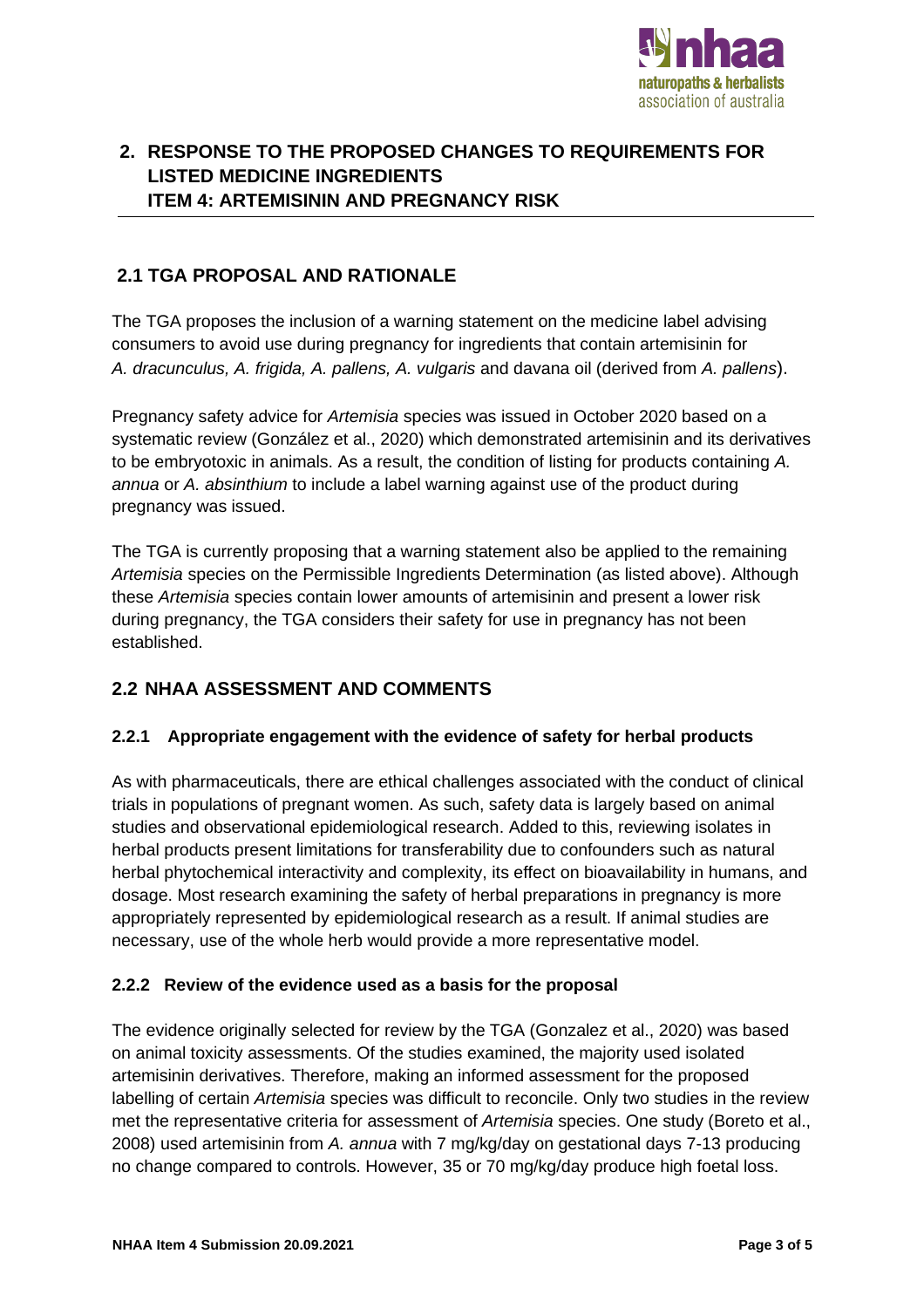

The second study (Abolaji et al., 2013) involved the plant *A. annua* with an artemisinin yield of 1.098%. Doses of 100 and 200 mg/kg/day of the herb on gestational days 8-19 produced no observed malformations, however, at 300 mg/kg/day nonviability and malformation was observed (21% and 31% respectively). It was concluded that dosing outside the normal therapeutic range using a high artemisinin containing plant required caution in pregnancy.

The above animal studies suggest low artemisinin-based interventions from a herbal source is low risk, however the NHAA acknowledges that professional prescribing and supervision is required, and further research is needed.

Finally, the Gonzalez et al. (2020) systematic review raised a significant limitation and suggested further investigation into the apparent reduced sensitivity to artemisinins found in human pregnancy.

### **2.2.2 Adding a 2020 review of the safety of artemisinin derivatives in the first trimester of pregnancy**

The NHAA would like to draw attention to a 2020 review which included human data for assessing the safety of artemisinin combination therapy (ACT) in the 1<sup>st</sup> trimester of pregnancy for the treatment of uncomplicated malaria (D'Alessandro et al., 2020). The review assessed data from 15 observational and comparative studies for ACT from 1998 to 2020. Despite preclinical research on administration of artemisinin derivatives showing embryotoxicity, the authors noted that "Clinical data on the safety profile of ACT in pregnant women have not shown an increased risk of miscarriage, stillbirth, or congenital malformation, nor low birth weight, associated with exposure to artemisinins in the first trimester." The authors acknowledged the lack of clinical trials due to ethical concerns was problematic, but the available human studies provided invaluable human pregnancy data.

### **2.2.3 World Health Organization (WHO) recommendations**

The WHO initially recommended that due to limited safety data, artemisinin compounds should not be used in the 1<sup>s</sup> trimester, and only be used in the 2<sup>nd</sup> and 3<sup>rd</sup> trimester of pregnancy when other treatments for malaria were considered unsuitable. However, endorsement for the use of ACT in the 1<sup>st</sup> trimester was given by the Malaria Policy Advisory Committee of WHO in 2015 (WHO, 2015), but is yet to be implemented (WHO, 2019). This was noted by Gonzalez et al., 2020 who cautioned against changes to the guidelines for use in 1 st trimester until further risk-benefit analysis has been undertaken.

# **2.2.4 Prescribing in a professional setting**

Professionally trained naturopaths and Western herbalists with degree-qualifications use products 'for practitioner dispensing only' and are educated to not prescribe the use of artemisinin containing herbs such as *Artemisia annua* in pregnancy. A label warning confirms the established evidence-based prescribing behaviour of naturopaths and Western herbalists in Australia. Despite the evidence that low artemisinin containing products are